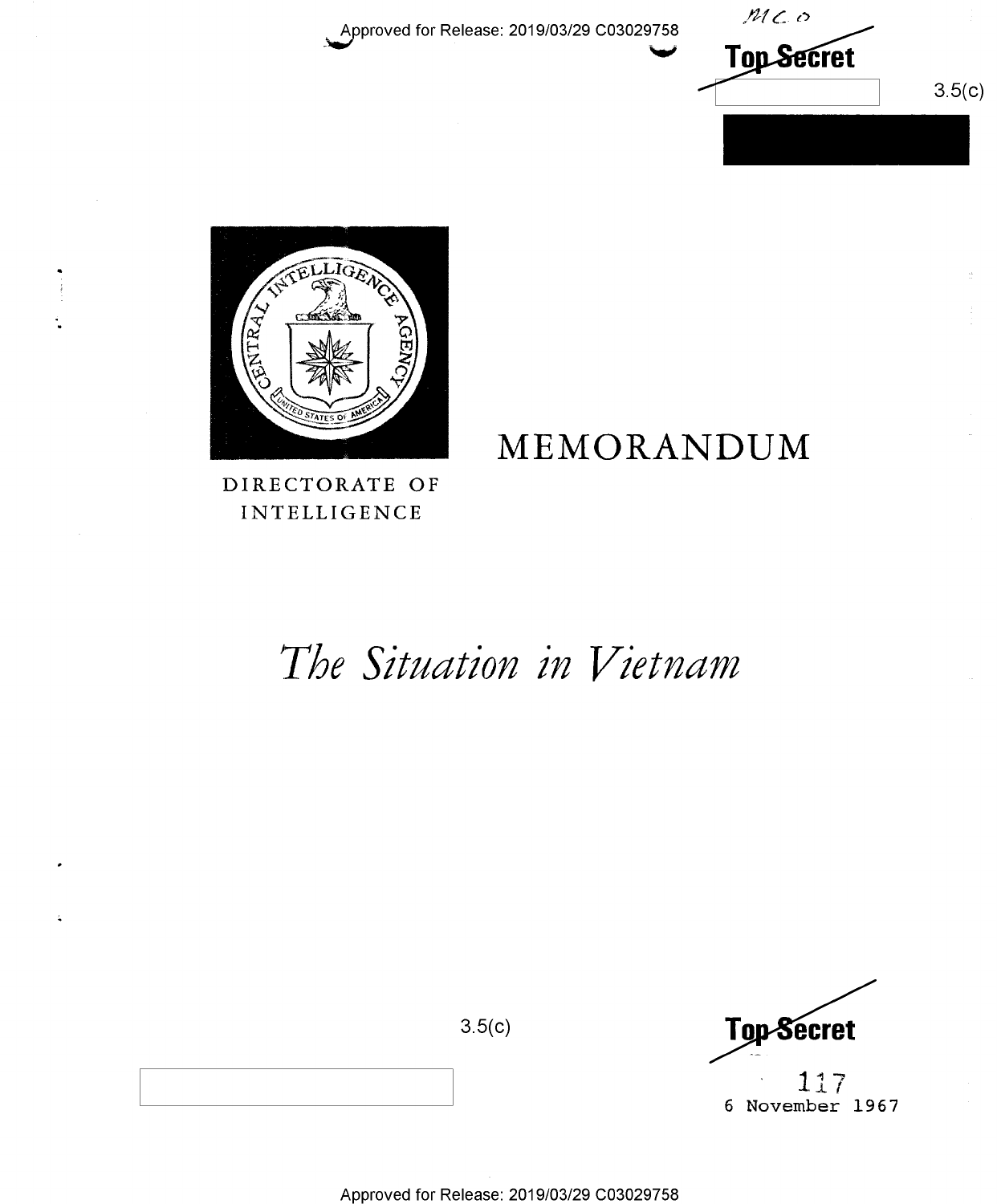# **Lop-Secret**

# WARNING

This document contains classified information affecting the national security of the United States within the meaning of the espionage laws, US Code Title 18, Sections 793, 794, and 798.

 $\frac{4\pi}{3}$  $\frac{27}{62}$ 

 $\frac{22}{16}$ 蠶 ģ.

Ĵ.

歌材

 $\frac{8\pi}{3}$ 

ita.<br>Na 菜

調<br>18%  $\tilde{\vec{r}}$ 

 $\begin{array}{l} \mathbb{R} \mathfrak{g} \\ \mathbb{L} \mathbb{S} \\ \mathbb{R} \mathbb{S} \\ \mathbb{R} \mathbb{S} \end{array}$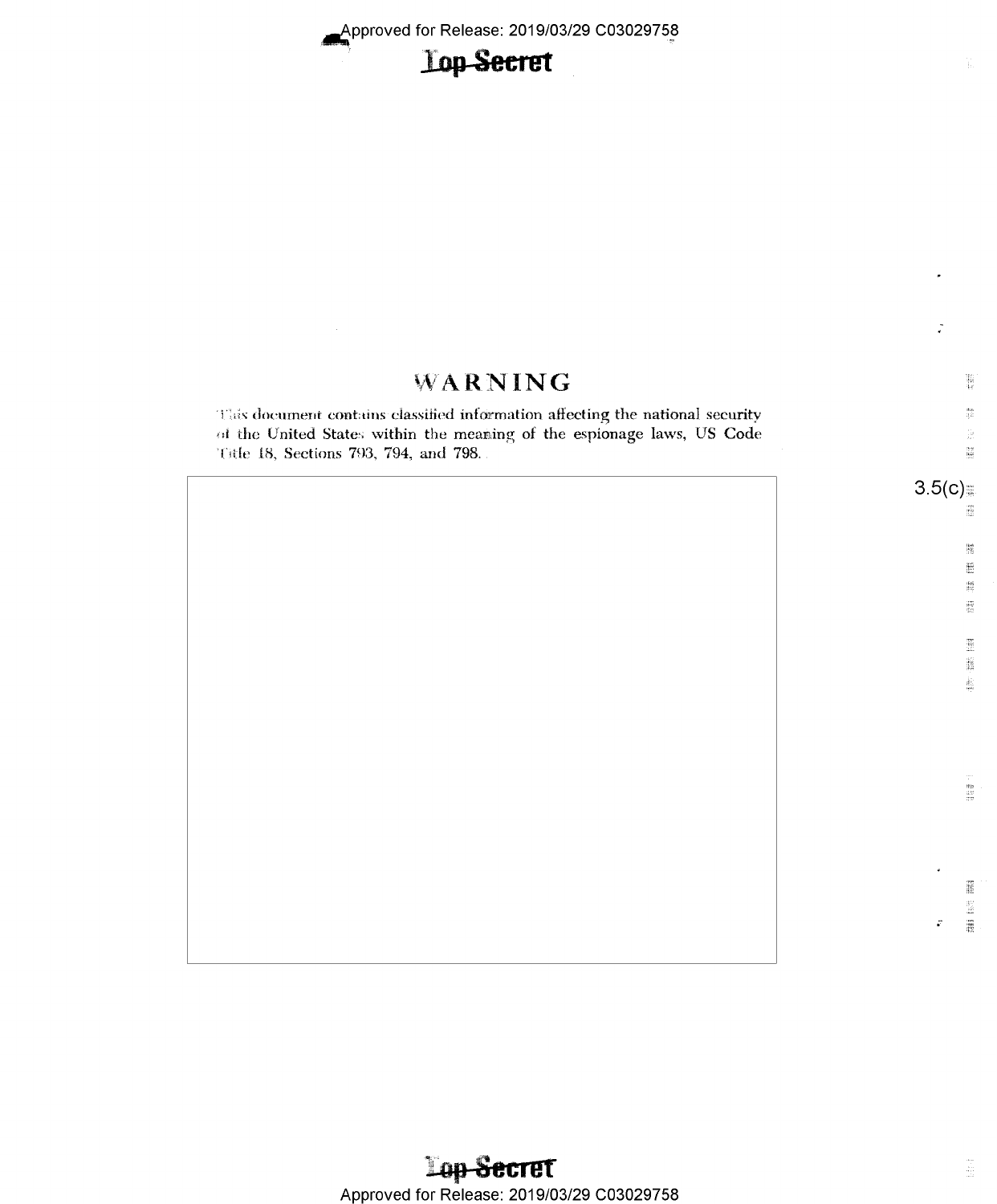Information as of 1600 <sup>6</sup>November l967  $3.5(c)$ HIGHLIGHTS I. The Military Situation in South Vietnam: Enemy activity in the region above Saigon shifted from Loc Ninh to the Song Be - Phuoc Binh area some 25 miles to the east on 5 November (Paras,  $1-2$ ). Meanwhile, there are indications of offensive activ-<br>ity in Kontum and Darlac provinces (Paras. 3-7). A number of small-unit actions were reported in widely scattered areas on 6 November (Paras. 8-11). V. Communist Political Developments: There is nothing of significance to report.  $3.5(c)$ 3.3(h)(2) 3.3(h)(2) 3.3(h)(2) 3.3(h)(2)

> i i i/"' i  $TOP$  SECRET 3.5(c)

 $3.5(c)$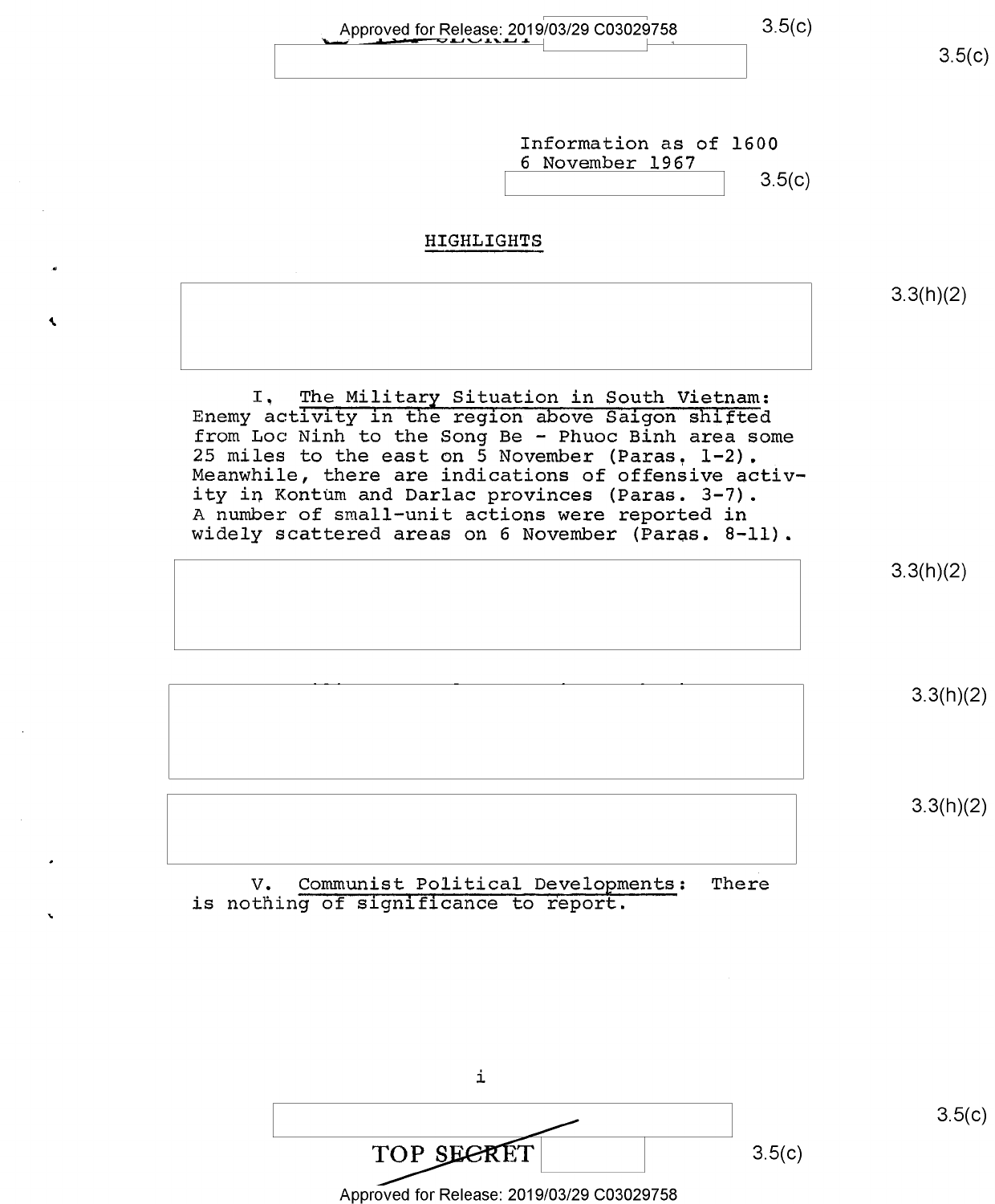

Approved for Release: 2019/03/29 C03029758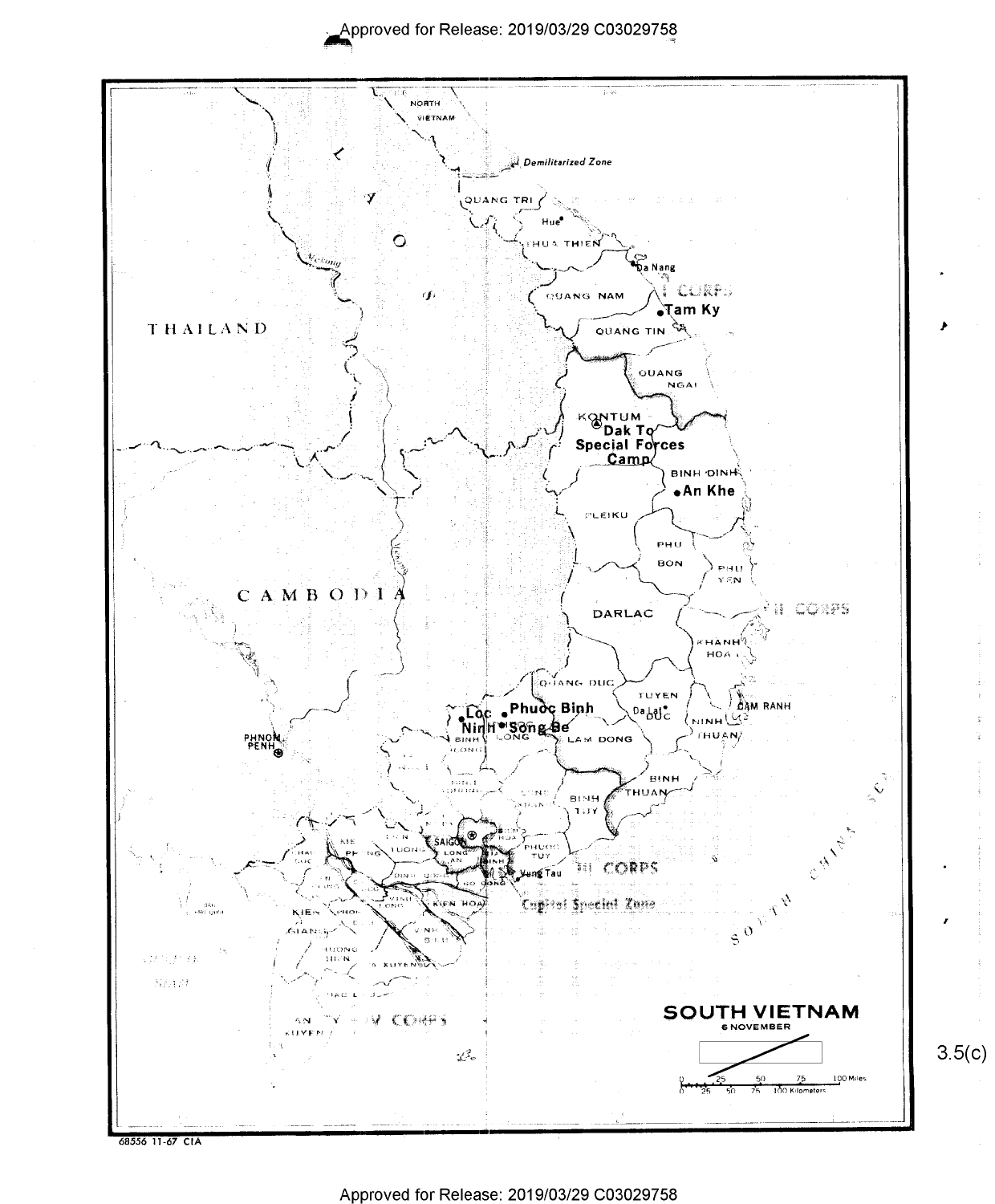Approved for Release: 2019/03/29 C03029758. 3.5(C)

#### $3.5(c)$

## I. THE MILITARY SITUATION IN SOUTH VIETNAM

1. Enemy activity in the region above Saigon shifted from Loc Ninh to the Song Be - Phuoc Binh<br>area some 25 miles to the east on 5 November. In area some 25 miles to the east on 5 November. two sharp skirmishes just three miles south of Song Be, 15 enemy troops and l5 South Vietnamese Army soldiers were killed. Three US advisers and another 30 South Vietnamese were wounded. <sup>I</sup>

 $2.$  The enemy forces involved may have been part of the North Vietnamese 88th Regiment which launched a heavy ground assault against a South Viet- namese outpost in this area on 27 October--just before the Communists began their week—long assaults against Loc Ninh

3. Meanwhile, there are signs that the enemy is getting ready to attack in two widely separated locations in the central highlands. In recent days several sharp skirmishes and enemy mortar attacks have broken the relative calm in Darlac Province and in the Dak To area of Kontum Province, some  $120$  miles to the north.

suggest that more enemy attacks can be expected in these areas.

4. The rainy season in the highlands is ending. The trails are drying up, and general living condi-<br>tions for trocps in the jungle are improving. These tions for troops in the jungle are improving. factors work to the advantage of the Communists. US air support for isolated outposts, however, is at maximum efficiency during this period of good weather.

6 November 1967

\ 3'5")

 $3.5(c)$ 

3.3(h)(2)

Approved for Release: 2019/03/29 C03029758

 $I - 1$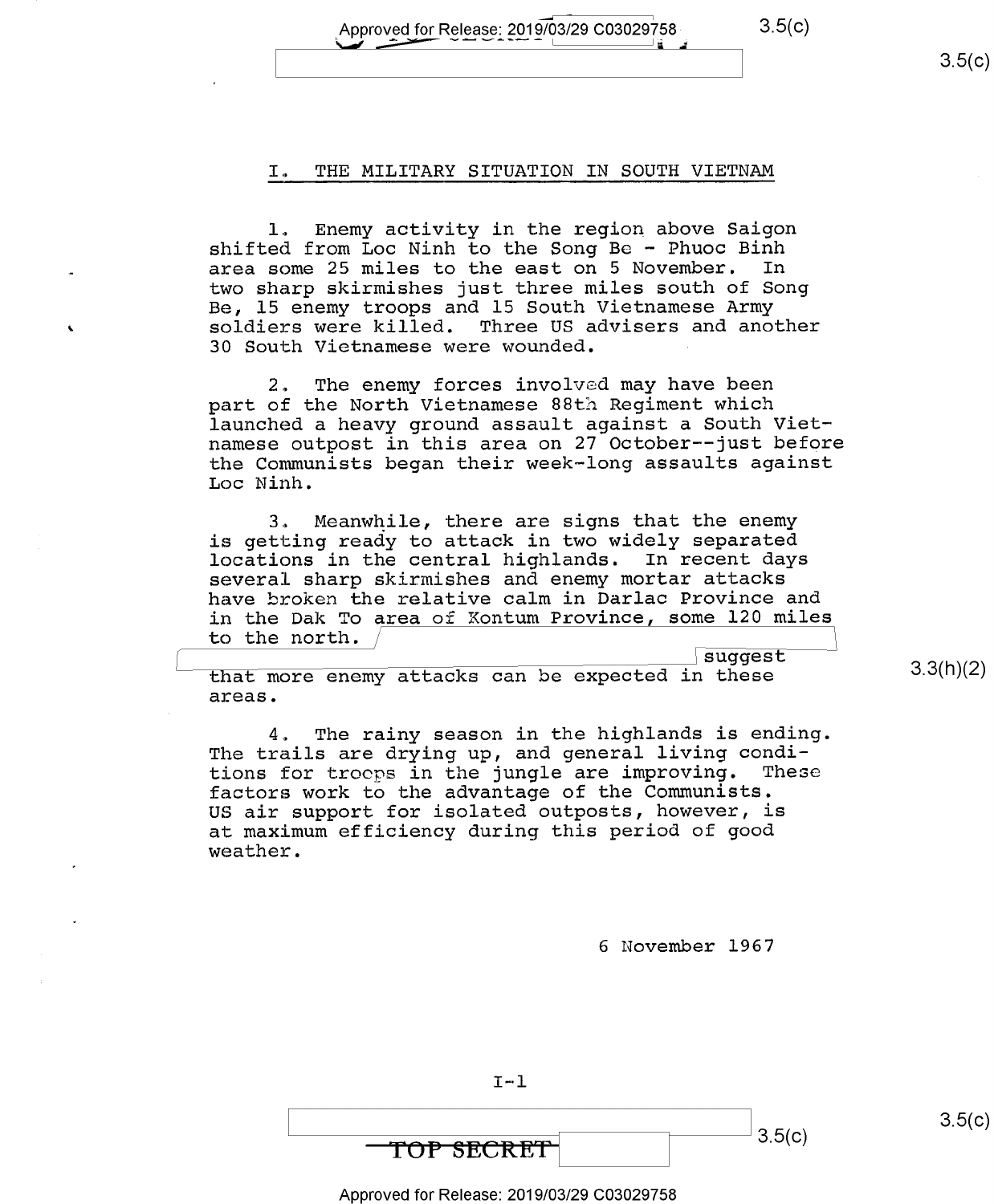5. The most recent enemy activity in Darlac consisted of a mortar barrage and ground probe against a US 4th Infantry night defensive position late on 3 November. Ten US soldiers were wounded.  $/$ 

3.3(h)(2)

 $3.5(c)$ 

6. A more significant enemy operation appears to be under way to the north in Kontum Province. A recent defector reports a planned attack against the US Special Forces Camp at Dak To involving five North Vietnamese regiments. The defector states that the attack was to have begun on 28 October-—coinciding with the offensive against Loc Ninh—-but a postponement was forced because of "a failure in coordinating artillery."

I

7. The Communists are known to have five regiments in the Kontum area--the 32nd, 66th, 174th, and 24th. In addition, a 40th Artillery Regiment was mentioned by the defector, but the presence of this unit has not been confirmed. It is unlikely that the enemy would risk exposing all of these forces to allied fire power in a concentrated attack. Such forces could, however, be used against a particular outpost and various allied reaction forces.

8. Several smal1—unit actions were reported throughout widely scattered areas on 6 November.

9. US forces in coastal areas of Quang Nam Province reported killing ll enemy soldiers in a series of five encounters on 6 November. There were no US casualties.

10. Twenty—seven enemy were killed some five miles west of Tam Ky in Quang Tin Province during an hour—long battle on 4 November, according to a delayed report. American casualties were one killed and one wounded.

<sup>6</sup>November 1967

4  $3.5(c)$ **TOP SECRET** Approved for Release: 2019/03/29 C03029758

 $I - 2$ 

 $3.5(c)$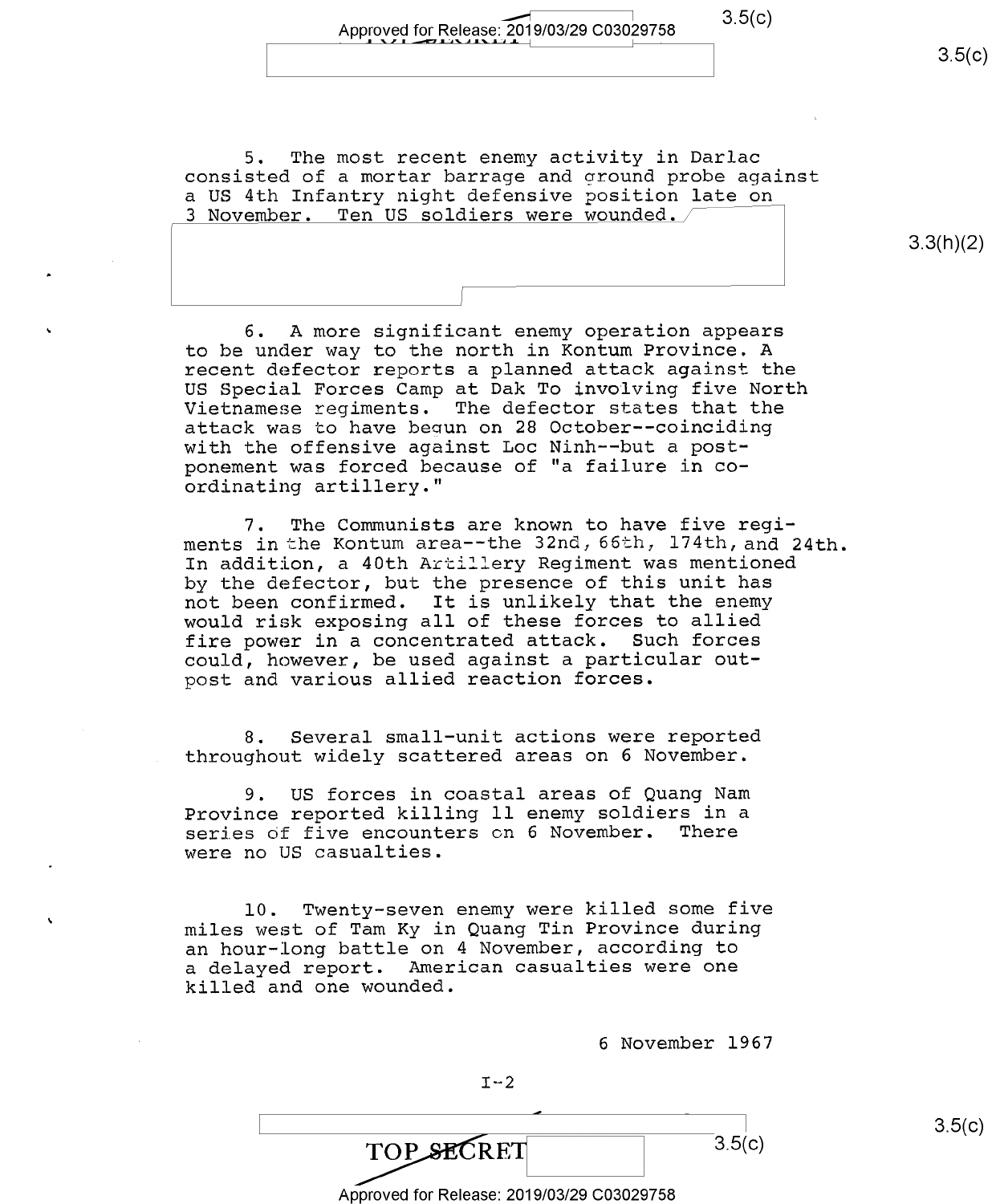$3.5(c)$ 

 $3.5(c)$ 

11. In Binh Dinh Province, an enemy company<br>entered five villages some five miles west of An<br>Khe in the early morning hours of 6 November and<br>kidnaped 238 montagnard training cadre personnel.<br>Two US patrols were sent out a

l2. In the Mekong Delta province of Kien Hoa, a South Vietnamese company engaged an esti— mated Communist platoon. The South Vietnamese patrol killed l8 enemy soldiers. Allied losses were light.

 $\bar{\mathbf{X}}$ 

| <b>TOP-SECRET</b> | 3.5(c) |
|-------------------|--------|

<sup>6</sup>November 1967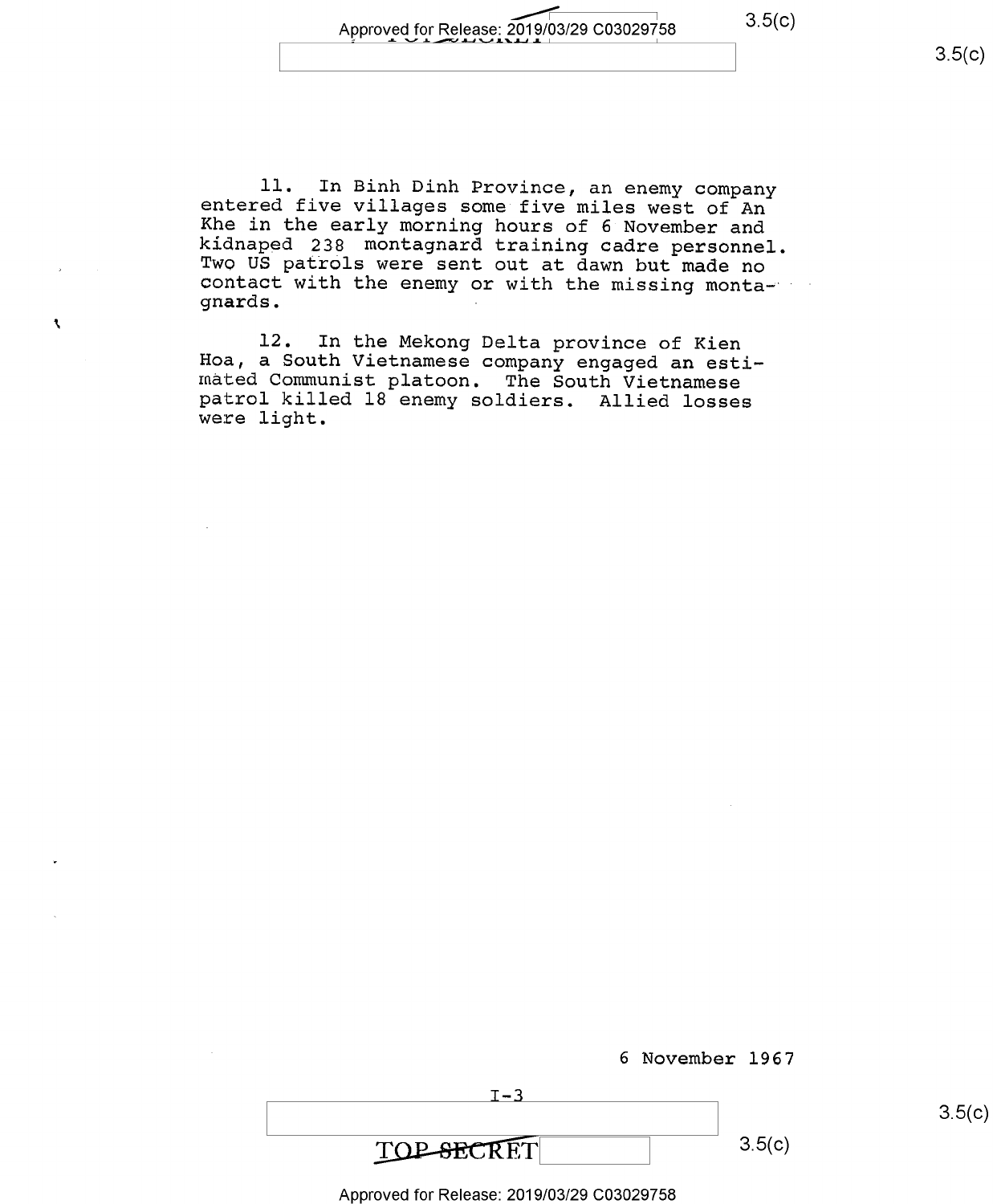$3.5(c)$ Approved for Release: 2019/03/29 C03029758



 $3.3(h)(2)$ 



 $3.5(c)$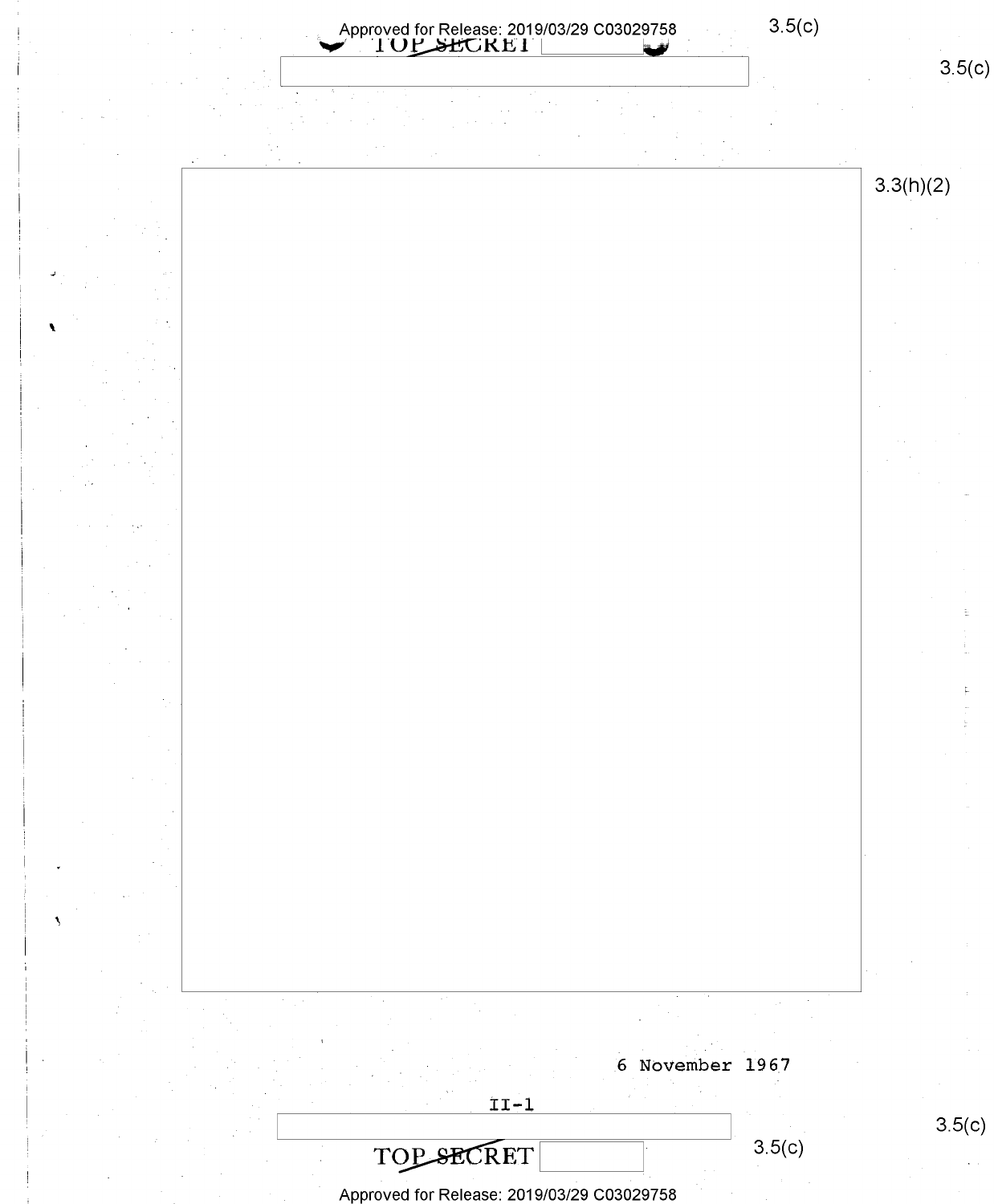Approved for Release: 2019/03/29 C03029758  $\sim$   $\sim$ ÷  $\sim$   $\sim$ 

 $3.3(h)(2)$ 

 $\frac{1}{100}$ 

f.

÷  $\frac{1}{\sqrt{2}}\sum_{i=1}^{n}$ 

### Approved for Release: 2019/03/29 C03029758

 $\epsilon$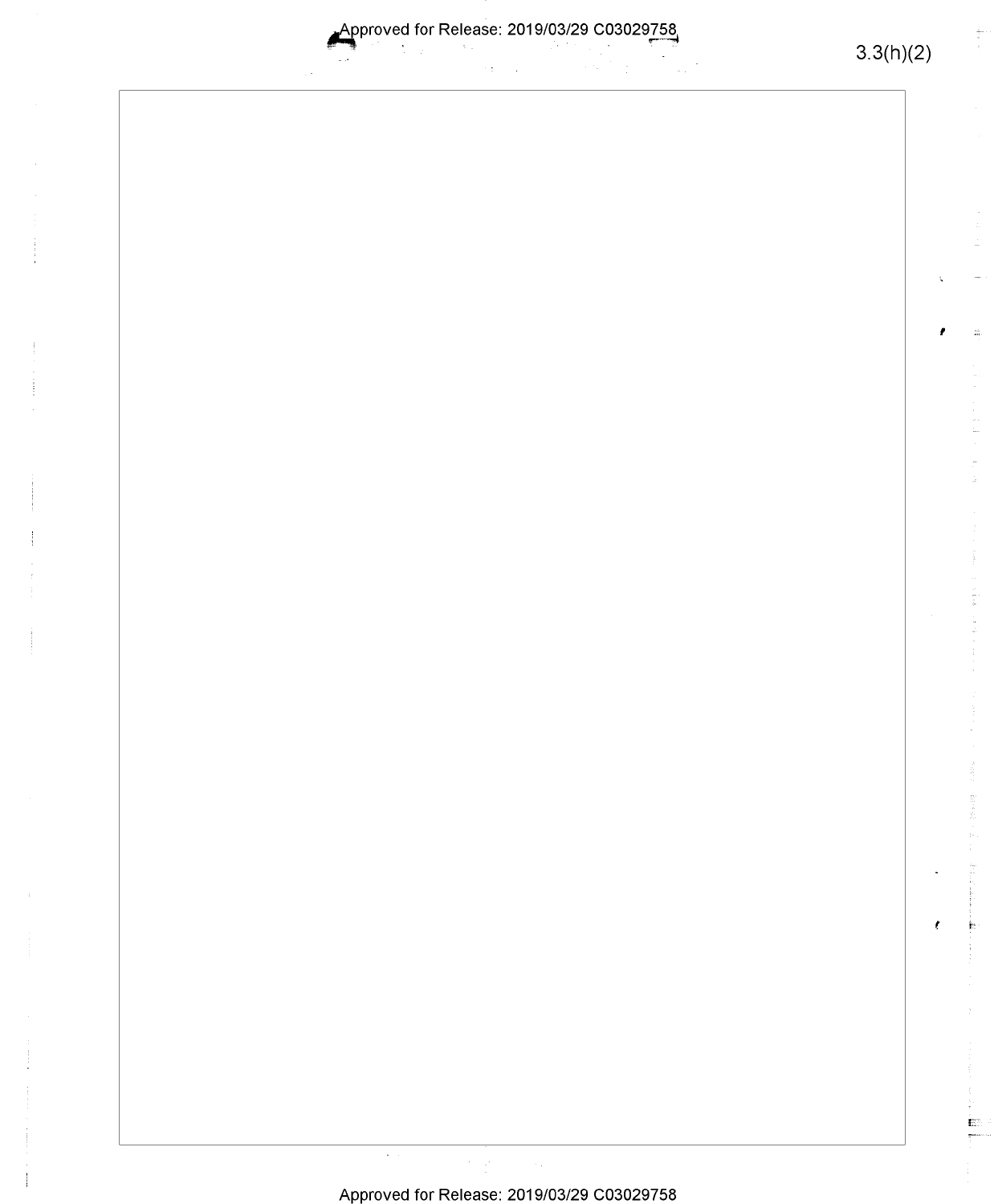|                                                                                                                                                                                                                                                                                                                                                                                                                                                                                                                                            | 3.3(h)(2)                                                                                                                                                                        |
|--------------------------------------------------------------------------------------------------------------------------------------------------------------------------------------------------------------------------------------------------------------------------------------------------------------------------------------------------------------------------------------------------------------------------------------------------------------------------------------------------------------------------------------------|----------------------------------------------------------------------------------------------------------------------------------------------------------------------------------|
|                                                                                                                                                                                                                                                                                                                                                                                                                                                                                                                                            |                                                                                                                                                                                  |
|                                                                                                                                                                                                                                                                                                                                                                                                                                                                                                                                            |                                                                                                                                                                                  |
|                                                                                                                                                                                                                                                                                                                                                                                                                                                                                                                                            |                                                                                                                                                                                  |
|                                                                                                                                                                                                                                                                                                                                                                                                                                                                                                                                            |                                                                                                                                                                                  |
|                                                                                                                                                                                                                                                                                                                                                                                                                                                                                                                                            |                                                                                                                                                                                  |
|                                                                                                                                                                                                                                                                                                                                                                                                                                                                                                                                            |                                                                                                                                                                                  |
|                                                                                                                                                                                                                                                                                                                                                                                                                                                                                                                                            |                                                                                                                                                                                  |
|                                                                                                                                                                                                                                                                                                                                                                                                                                                                                                                                            |                                                                                                                                                                                  |
|                                                                                                                                                                                                                                                                                                                                                                                                                                                                                                                                            |                                                                                                                                                                                  |
| $\alpha$ and $\beta$ .                                                                                                                                                                                                                                                                                                                                                                                                                                                                                                                     |                                                                                                                                                                                  |
| $\mathcal{O}(\mathcal{O}(\log n))$                                                                                                                                                                                                                                                                                                                                                                                                                                                                                                         | $\mathcal{L}(\mathcal{L}^{\mathcal{L}})$ and $\mathcal{L}^{\mathcal{L}}$ are the set of the set of $\mathcal{L}^{\mathcal{L}}$                                                   |
| $\mathcal{L}(\mathcal{L}(\mathcal{L}))$ and $\mathcal{L}(\mathcal{L}(\mathcal{L}))$ and $\mathcal{L}(\mathcal{L}(\mathcal{L}))$ . Then the contribution of $\mathcal{L}(\mathcal{L})$                                                                                                                                                                                                                                                                                                                                                      | $\label{eq:2.1} \mathcal{L}_{\mathcal{A}}(\mathcal{A}) = \mathcal{L}_{\mathcal{A}}(\mathcal{A}) \mathcal{L}_{\mathcal{A}}(\mathcal{A}) = \mathcal{L}_{\mathcal{A}}(\mathcal{A})$ |
| $\mathcal{L}(\mathcal{L})$ and $\mathcal{L}(\mathcal{L})$ and $\mathcal{L}(\mathcal{L})$ are the subset of the set of the set of $\mathcal{L}(\mathcal{L})$<br>$\label{eq:2.1} \mathcal{L}(\mathcal{A}) = \mathcal{L}(\mathcal{A}) = \mathcal{L}(\mathcal{A}) = \mathcal{L}(\mathcal{A}) = \mathcal{L}(\mathcal{A})$                                                                                                                                                                                                                       | $\mathcal{L}_{\mathcal{C}}$                                                                                                                                                      |
| $\label{eq:2.1} \mathcal{L}(\mathcal{L}) = \mathcal{L}(\mathcal{L}) \mathcal{L}(\mathcal{L}) = \mathcal{L}(\mathcal{L}) \mathcal{L}(\mathcal{L}) \mathcal{L}(\mathcal{L})$<br>$\label{eq:2.1} \frac{1}{2} \sum_{i=1}^n \frac{1}{2} \sum_{j=1}^n \frac{1}{2} \sum_{j=1}^n \frac{1}{2} \sum_{j=1}^n \frac{1}{2} \sum_{j=1}^n \frac{1}{2} \sum_{j=1}^n \frac{1}{2} \sum_{j=1}^n \frac{1}{2} \sum_{j=1}^n \frac{1}{2} \sum_{j=1}^n \frac{1}{2} \sum_{j=1}^n \frac{1}{2} \sum_{j=1}^n \frac{1}{2} \sum_{j=1}^n \frac{1}{2} \sum_{j=1}^n \frac{$ |                                                                                                                                                                                  |

6 November 1967

 $\cdot$  III-1

No Foreign Dissem Background Use Only<br>
TOP SHORET 3.5(c) TOP-SECRET

Approved for Release: 2019/03/29 C03029758

 $\overline{\phantom{a}}$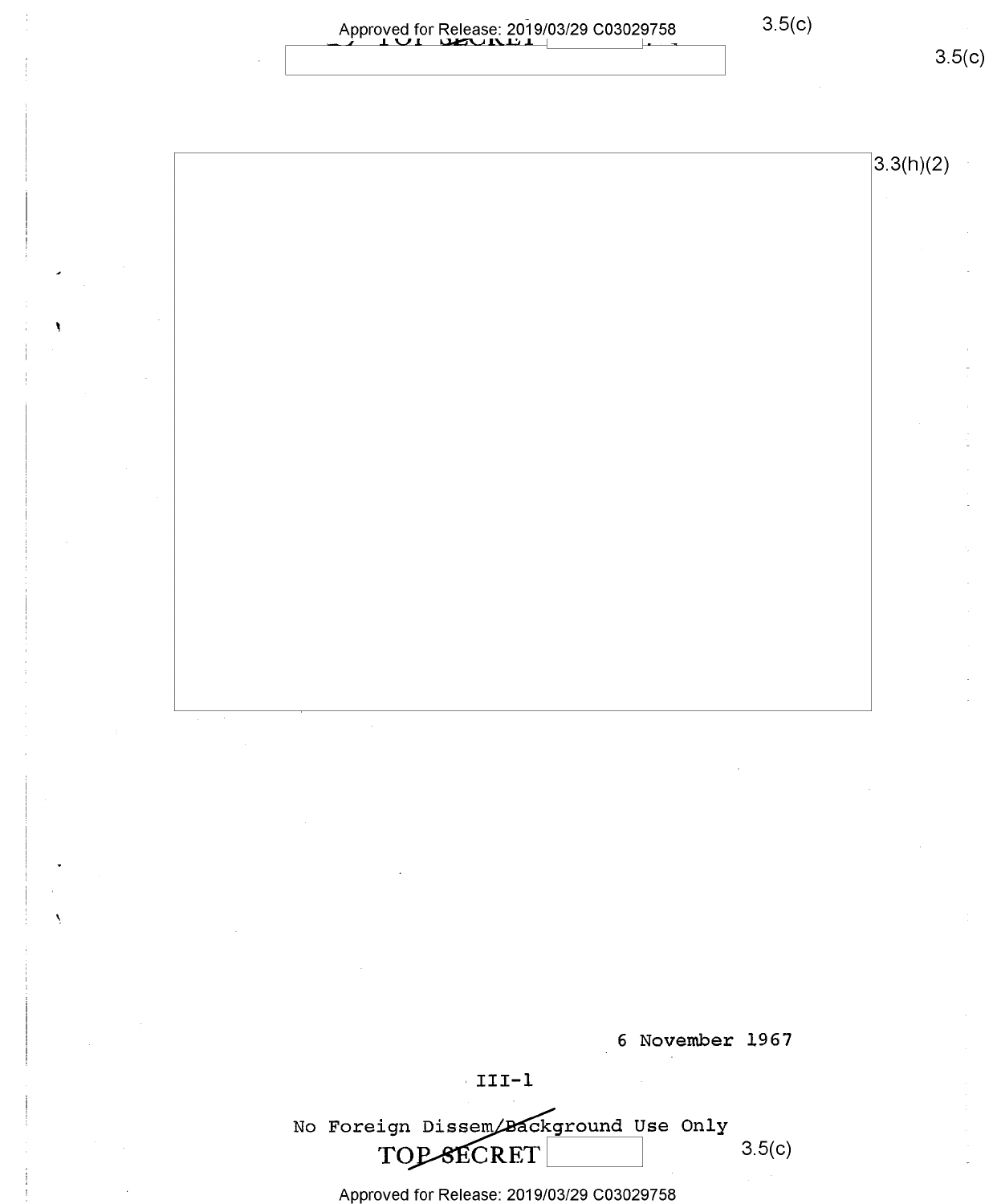$\mathcal{I}^{\mathcal{I}}$  ,  $\mathcal{J}^{\mathcal{I}}_i$ 

 $\phi^{\rm sc}_{\rm in} \sim 0.5$  $\hat{\psi}$  3.3(h)(2)

 $\frac{1}{2}$ 

Approved for Release: 2019/03/29 C03029758

 $\sim 30$ 

 $\mathcal{L}_{\text{max}} = 1.3$ 

 $\sim 10^{-10}$  $\pm \, \sigma$   $\mathcal{L}(\mathcal{F})$  ,  $\mathcal{L}$ 

 $\omega_{\rm{eq}}$  .

 $\frac{1}{2}$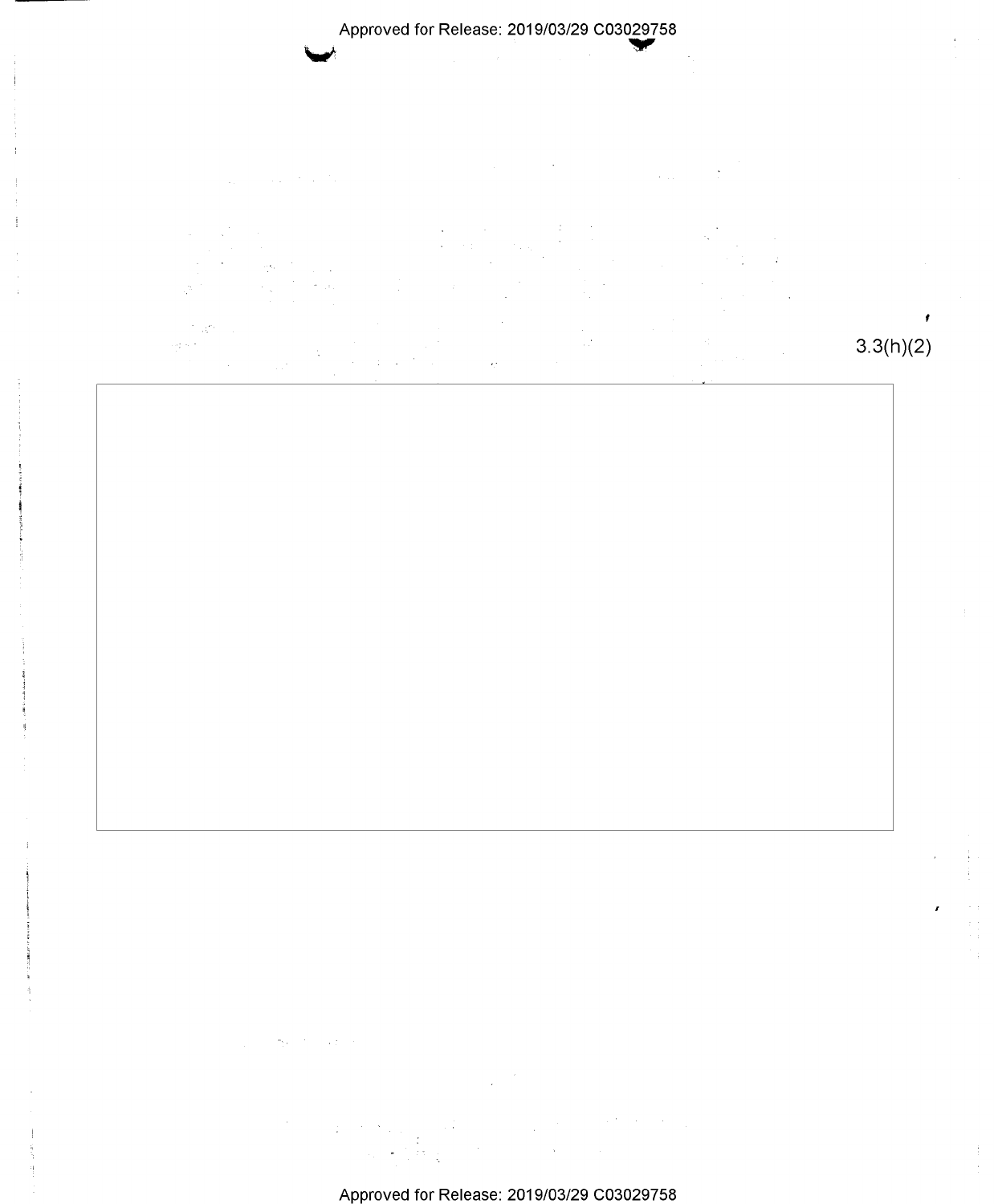| Approved for Release: 2019/03/29 C03029758 |  |
|--------------------------------------------|--|
|                                            |  |

 $\overline{1}$ 

 $\pmb{\mathcal{S}}$ 

 $\bar{\chi}$ 

 $3.5(c)$ 

 $3.3(h)(2)$ 



 $\overline{3.5}$ (c)



**TOP-SECRET**